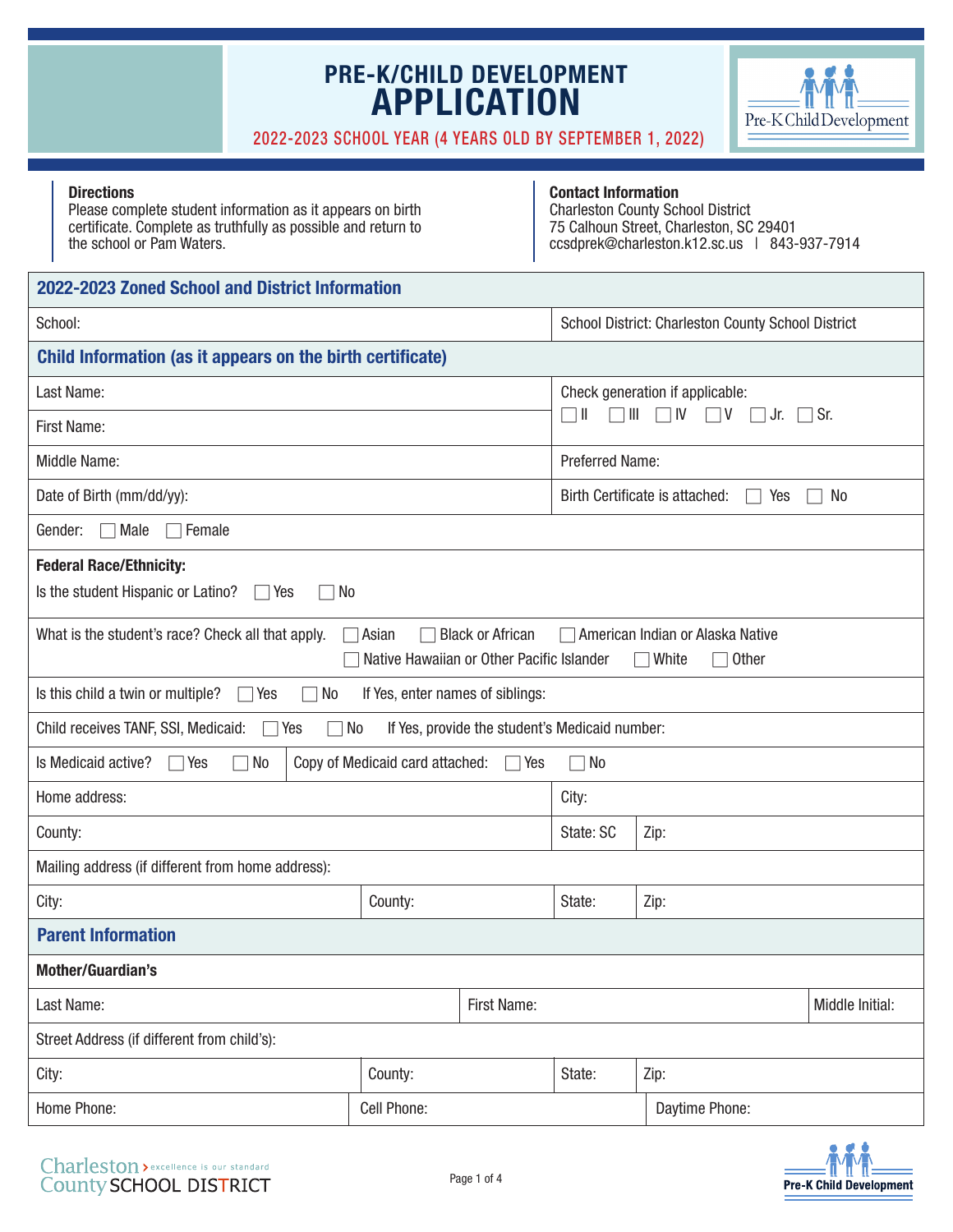| Does this guardian reside at the same address as the student?<br><b>No</b><br>Yes                                                                                                                                                                                                                                                             |                  |                       |                                        |                |                 |  |  |
|-----------------------------------------------------------------------------------------------------------------------------------------------------------------------------------------------------------------------------------------------------------------------------------------------------------------------------------------------|------------------|-----------------------|----------------------------------------|----------------|-----------------|--|--|
| Is this parent/guardian employed by CCSD?<br>No<br>Yes                                                                                                                                                                                                                                                                                        |                  |                       |                                        |                |                 |  |  |
| <b>Employee Number:</b>                                                                                                                                                                                                                                                                                                                       |                  | <b>Work Location:</b> |                                        |                |                 |  |  |
| Primary email address:                                                                                                                                                                                                                                                                                                                        |                  |                       | Secondary email address:               |                |                 |  |  |
| Has custody?<br>No<br>Yes                                                                                                                                                                                                                                                                                                                     | Receive mailing? | Yes                   | 7 No                                   |                |                 |  |  |
| Mother's education (highest level)<br>No High School Diploma<br>GED<br><b>High School Diploma</b><br><b>Bachelor's Degree</b><br><b>Associate Degree</b><br>Master's Degree<br>$\sqcap$ PhD                                                                                                                                                   |                  |                       |                                        |                |                 |  |  |
| Total Years of Mother's/Guardian's Education:                                                                                                                                                                                                                                                                                                 |                  |                       | Age of mother at birth of first child: |                |                 |  |  |
| <b>Father/Guardian's</b>                                                                                                                                                                                                                                                                                                                      |                  |                       |                                        |                |                 |  |  |
| Last Name:                                                                                                                                                                                                                                                                                                                                    | First Name:      |                       |                                        |                | Middle Initial: |  |  |
| Street Address (if different from child's):                                                                                                                                                                                                                                                                                                   |                  |                       |                                        |                |                 |  |  |
| City:                                                                                                                                                                                                                                                                                                                                         | County:          |                       | State:                                 | Zip:           |                 |  |  |
| Home Phone:                                                                                                                                                                                                                                                                                                                                   | Cell Phone:      |                       |                                        | Daytime Phone: |                 |  |  |
| Does this guardian reside at the same address as the student?<br>No<br>Yes                                                                                                                                                                                                                                                                    |                  |                       |                                        |                |                 |  |  |
| Is this parent/guardian employed by CCSD?<br>No<br>Yes                                                                                                                                                                                                                                                                                        |                  |                       |                                        |                |                 |  |  |
| <b>Employee Number:</b><br>Work Location:                                                                                                                                                                                                                                                                                                     |                  |                       |                                        |                |                 |  |  |
| Has custody?<br>$\Box$ Yes<br>$\Box$ No<br>Receive mailing?<br>$\Box$ Yes<br>$\Box$ No                                                                                                                                                                                                                                                        |                  |                       |                                        |                |                 |  |  |
| Emergency Contact Information (other than parent/guardian information already provided)                                                                                                                                                                                                                                                       |                  |                       |                                        |                |                 |  |  |
| Primary Contact Name:                                                                                                                                                                                                                                                                                                                         |                  |                       | Relationship to Child:                 |                |                 |  |  |
| Daytime Street Address:                                                                                                                                                                                                                                                                                                                       |                  |                       |                                        |                |                 |  |  |
| Cell Phone:                                                                                                                                                                                                                                                                                                                                   |                  |                       | Daytime Phone:                         |                |                 |  |  |
| <b>Family Literary Services</b><br>Who in your family has participated in a school district Family Literacy Program, such as adult literacy, adult education (GED, High School Diploma,<br>ESL), parent education, or parent and adult/child interactive literacy?<br><b>Both Parents</b><br>Guardian/Grandparent<br>Mother<br>Father<br>None |                  |                       |                                        |                |                 |  |  |
| Did your child ever participate in a school district family literacy services?<br>$\sqcap$ No<br>Yes<br>If yes, how long?<br>2 years<br>3 years<br>4 or more years<br>71 year                                                                                                                                                                 |                  |                       |                                        |                |                 |  |  |
| Is family homeless?<br>Yes<br>  No                                                                                                                                                                                                                                                                                                            |                  |                       |                                        |                |                 |  |  |
| Is either Parent/Guardian on Military Deployment?<br>$\neg$ No<br>$\bigcap$ Yes                                                                                                                                                                                                                                                               |                  |                       |                                        |                |                 |  |  |
| Is either Parent/Guardian incarcerated?<br>No<br>Yes                                                                                                                                                                                                                                                                                          |                  |                       |                                        |                |                 |  |  |
| Number of persons in family or household?                                                                                                                                                                                                                                                                                                     |                  |                       |                                        |                |                 |  |  |
|                                                                                                                                                                                                                                                                                                                                               |                  |                       |                                        |                |                 |  |  |

Page 2 of 4

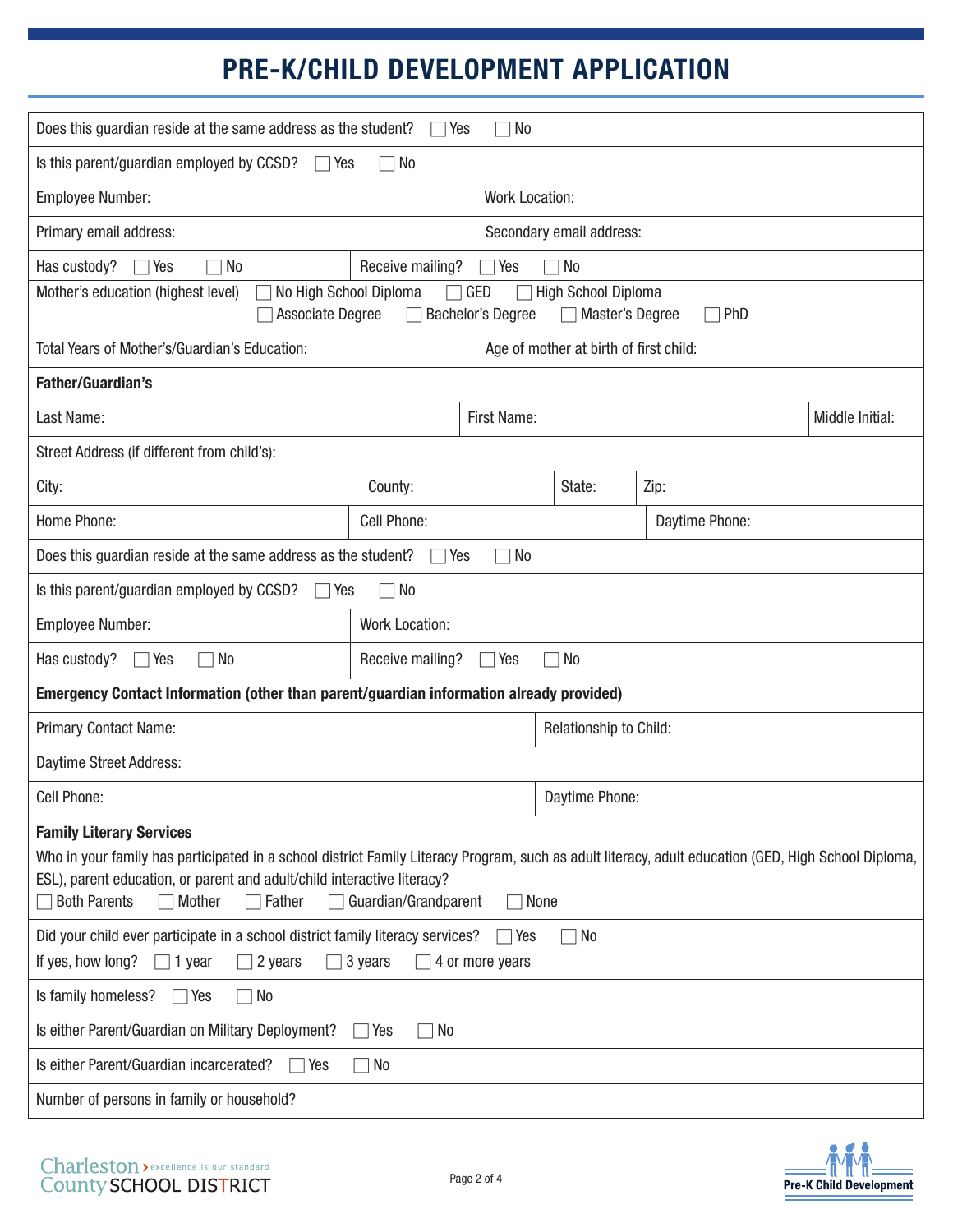| <b>Additional Information</b>                                                                                                                                                                 |  |  |  |  |  |
|-----------------------------------------------------------------------------------------------------------------------------------------------------------------------------------------------|--|--|--|--|--|
| <b>Child's Prior Care/Education Provider</b>                                                                                                                                                  |  |  |  |  |  |
| Last year my child was in a CCSD Head Start Center:<br>No<br>$\Box$ Yes                                                                                                                       |  |  |  |  |  |
| If yes, name of Head Start Center:                                                                                                                                                            |  |  |  |  |  |
| <b>Child's Healthcare Information</b>                                                                                                                                                         |  |  |  |  |  |
| My child receives regular medical care from:<br><b>Emergency Room</b><br>$\sqcap$ Free Health Clinic (health department)<br><b>Family Physician</b><br>Pediatrician<br>Other (please specify) |  |  |  |  |  |
| Language Background (*used for application process only*)                                                                                                                                     |  |  |  |  |  |
| What is the child's primary language?                                                                                                                                                         |  |  |  |  |  |
| What language is primarily spoken in the home?                                                                                                                                                |  |  |  |  |  |
| What is your preferred language for communication?                                                                                                                                            |  |  |  |  |  |
| What is your preferred method of communication once application is completed?<br>$\Box$ Phone<br>Text<br>Email                                                                                |  |  |  |  |  |
| <b>Child's Special Needs</b>                                                                                                                                                                  |  |  |  |  |  |
| Does your child have a documented disability?<br>$\Box$ No<br>$\Box$ Yes                                                                                                                      |  |  |  |  |  |
| <b>Charleston County School District IEP</b><br><b>Private Evaluation</b><br>If yes, is it a:                                                                                                 |  |  |  |  |  |
| List any long-term health concerns, illnesses or allergies:                                                                                                                                   |  |  |  |  |  |
|                                                                                                                                                                                               |  |  |  |  |  |
|                                                                                                                                                                                               |  |  |  |  |  |
| List any medication(s) prescribed for continuous long-term use:                                                                                                                               |  |  |  |  |  |
|                                                                                                                                                                                               |  |  |  |  |  |
|                                                                                                                                                                                               |  |  |  |  |  |
| List any special accommodation(s) that may be required to meet my child's needs most effectively while he or she is at the school:                                                            |  |  |  |  |  |
|                                                                                                                                                                                               |  |  |  |  |  |
|                                                                                                                                                                                               |  |  |  |  |  |
| If your child has an IEP, please bring a copy of the IEP to your child's screening appointment.                                                                                               |  |  |  |  |  |
| <b>Student's Disability Status:</b><br>None                                                                                                                                                   |  |  |  |  |  |
| Area of Disability (check all that apply)                                                                                                                                                     |  |  |  |  |  |
| <b>Deafness</b><br><b>Emotional Disturbance</b><br>$\Box$ Intellectual Disability $\Box$ Orthopedic Impairment $\Box$ Specific Learning Disability<br>Autism                                  |  |  |  |  |  |
| Traumatic Brain Injury<br>Deaf-Blindness Developmental Delay Dearing Impairment D Multiple Disabilities                                                                                       |  |  |  |  |  |
| Other Health Impairment<br>$\Box$ Speech or Language Impairment $\Box$ Other (please specify)                                                                                                 |  |  |  |  |  |